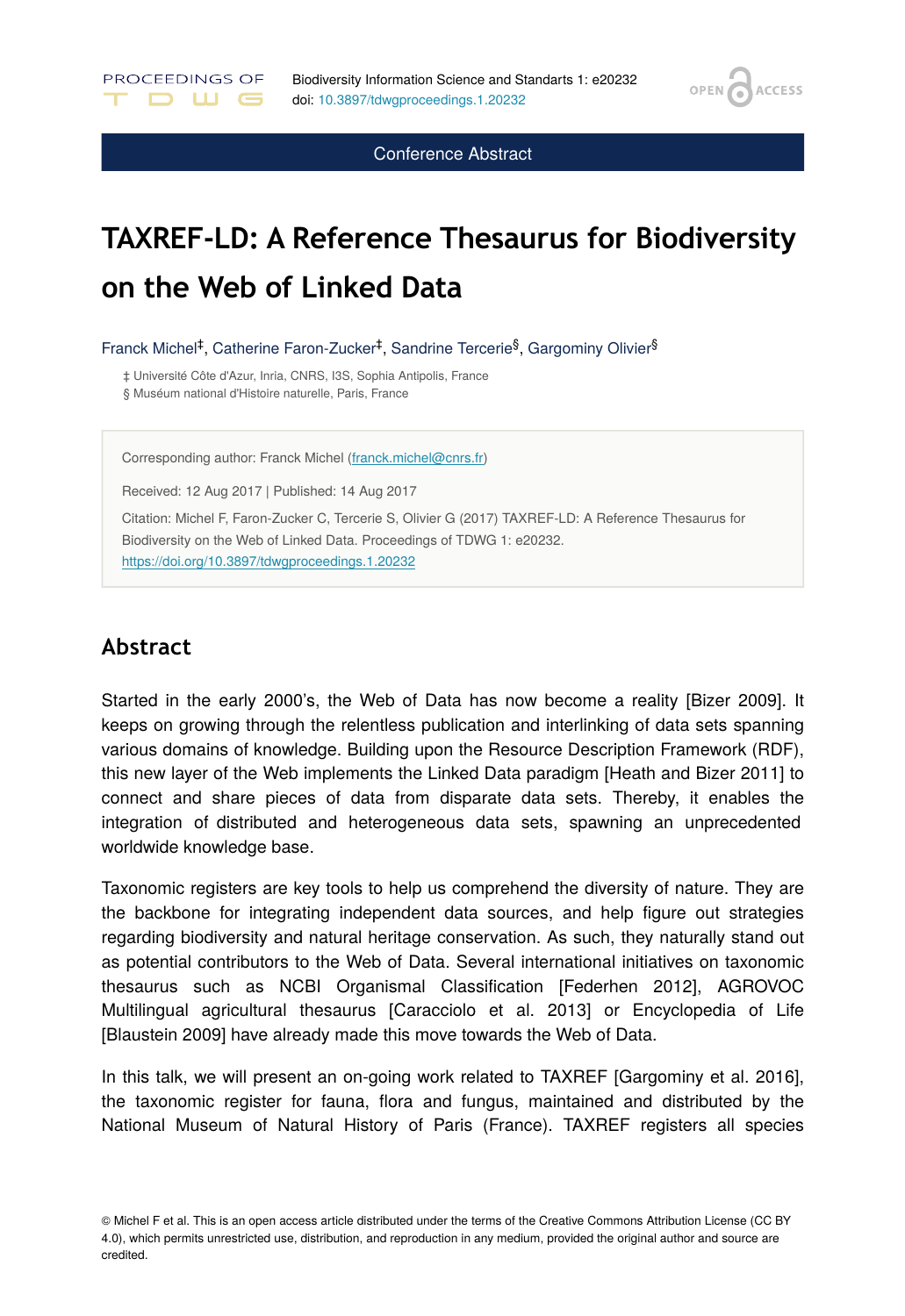inventoried in metropolitan France and overseas territories, in a controlled hierarchy of over 500.000 scientific names. Our goal is to publish TAXREF on the Web of Data, denoted TAXREF-LD, while adhering to standards and best practices for the publication of Linked Open Data (LOD) [Farias Lóscio et al. 2017].

The publication of TAXREF-LD as LOD required tackling several challenges. Far beyond a sheer automatic translation of the TAXREF database into LOD standards, the key point of the reported endeavor was the design of a model able to account for the two coexisting yet distinct realities underlying TAXREF, namely the nomenclature and the taxonomy. At the nomenclatural level, each scientific name is represented by a concept, expressed in the Simple Knowledge Organization System (SKOS) vocabulary [Miles and Bechhofer 2009], along with an authority and a taxonomic rank. At the taxonomic level, a species is represented by a class in the Web Ontology Language (OWL) [Schneider et al. 2012] whose properties are the species traits (habitat, biogeographical status, conservation status...). Both levels are connected by the links between a species and associated names (the valid name and existing synonyms). Note that the modelling applies not only to species but also to any other taxonomic rank (genus, family, etc.).

This model has several key advantages. First, it is relevant to biologists as well as computer scientists. Indeed, it agrees with three centuries of thinking on nomenclatural codes [Ride et al. 1999, McNeill et al. 2012] while, at the same time, it fits in with the philosophy underpinning SKOS and OWL: the nomenclatural level allows circulating through a hierarchy of concepts representing scientific names, and at the taxonomic level, the OWL classes represent the sets of individuals sharing common traits. Second, the model enables drawing links with other data sources published on the Web of Data, that may represent either nomenclatural or taxonomic information. Third, the taxonomy evolves frequently along with newly discovered species and changes in the scientific consensus. Typically, a name may alternatively be considered as the valid name of a species or a synonym. The distinction between the nomenclatural and taxonomic levels, alongside an appropriate Uniform Resource Identifier (URI) naming scheme for names and taxa, makes the model flexible enough to accommodate such changes.

Furthermore, our goal in this talk is not only to present the work achieved, but more importantly to engage in a discussion with the stakeholders of the community, may they be data consumers or producers of sibling classifications concerned with the publication of LOD, about data integration scenarios that may arise from the availability of such a large, distributed, knowledge database.

### **Keywords**

Linked Data, Taxonomy, Data Integration